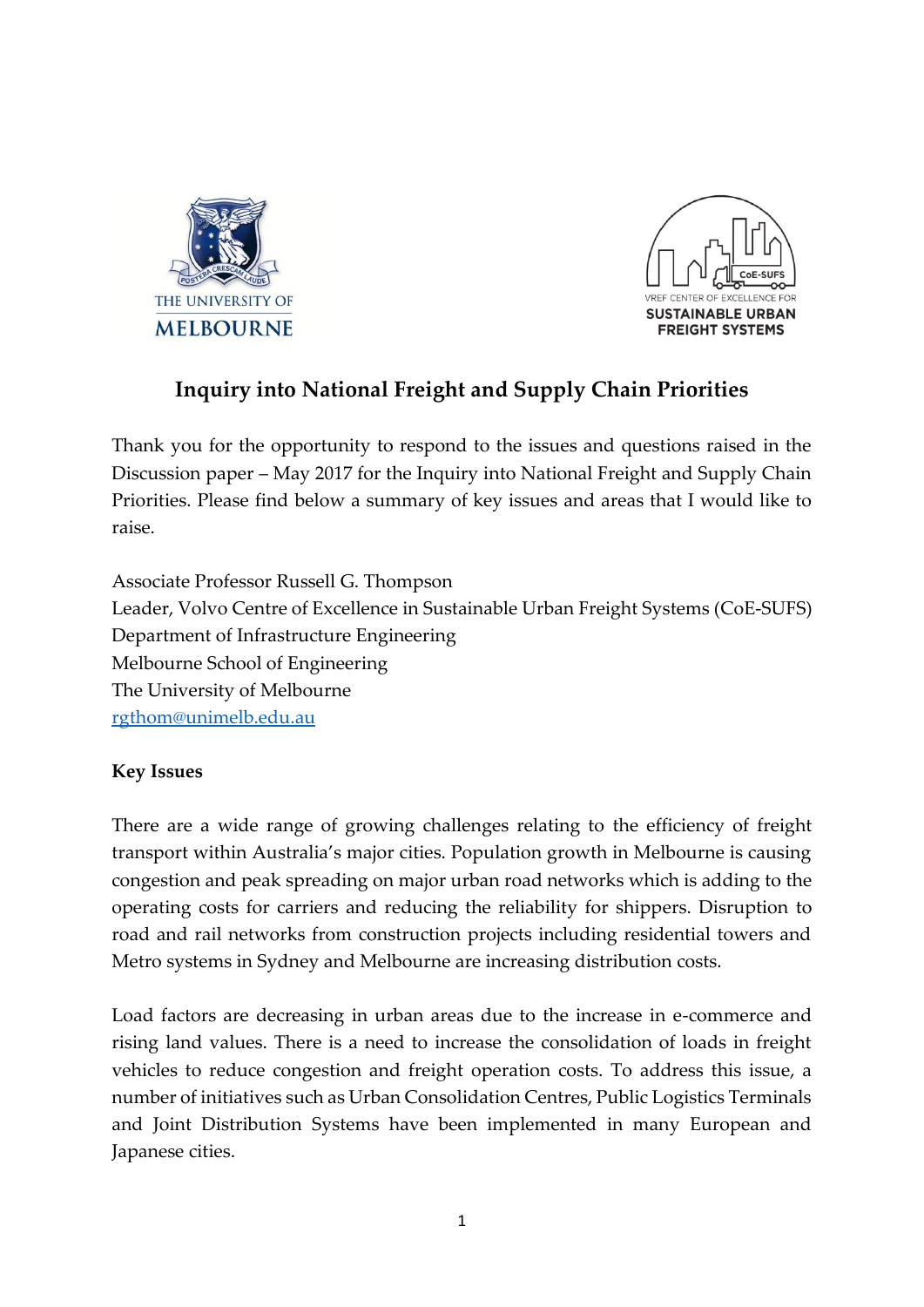There are major health impacts to communities living nearby terminals from freight transport. Emission and noise from trucks are adding to the burden of disease for residents living near freight routes. There is a need to address emission and noise standards of freight vehicles that are allowed to operate in urban areas to reduce the impacts of freight on communities.

Studies should be undertaken to investigate initiatives for granting priority for trucks, such as allowing trucks to use transit lanes on freeways and main roads. Signal systems can also be configured to detect and adjust settings to minimise delays for freight vehicles. Dedicated rail freight lines would also allow freight to more efficiently in urban areas without having to incur the delays associated with congested road and rail lines in major cities.

### **Reservation Systems**

Reservation systems for coordinating access to terminals, loading docks and loading zones to minimise delays and congestion around ports and activity hubs should be promoted. The MobileDOCK system has been successfully implemented in several activity hubs in Sydney and Melbourne to improve the efficiency of deliveries at loading docks. This type of technology could be adapted to on-street loading zones and construction sites to minimise congestion in inner city areas.

### **Alternative Fuel Vehicles**

Alternative Fuel Vehicles (AFVs) such as CNG and electric vans and trucks provide substantial less environmental impacts in cities. Incentives for promoting their use such as lower registration costs such be considered. There is a need to identify barriers and design promotion programs to encourage the use of AFVs for freight transport in urban areas where there is a high level of exposure of residents to the impacts of freight vehicles.

#### **Establishment of Partnerships**

Formal partnership and platform programs within major cities and regional areas that all promote interaction between industry, government and Universities should be established. Many countries have adopted the Freight Quality Partnership scheme that originated in the UK. More recently this has shifted to Business Improvement Programs which government and academics work with local businesses to look for opportunities to implement innovative solutions to improve the economic conditions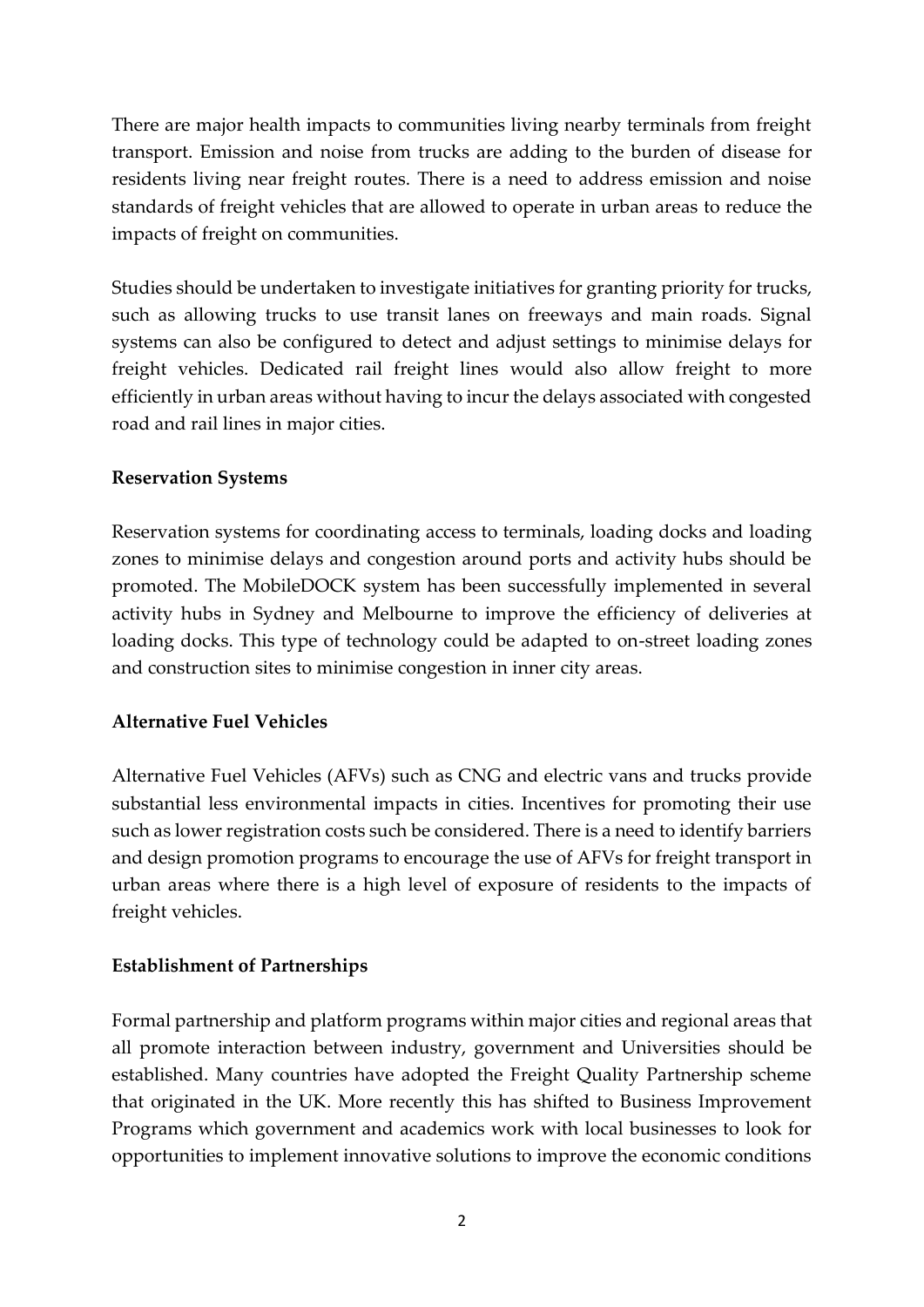in areas. Such partnerships also create opportunities for obtain a wide range of data for improving understanding of industry.

### **Logistics Sprawl**

Efforts should be made to protect logistics zones and facilities in inner urban areas to minimise the effects of logistics sprawl. The loss of logistics areas in central city and inner metropolitan areas has considerably increased the number and distance of freight movements with our major cities, adding to the costs of goods as well creating more congestion and externalities from freight transport.

## **City Logistics**

City Logistics is an area that is receiving much attention internationally as an approach for tackling the growing issues associated with urban freight networks. A number of organisations such the OECD, Institute for City Logistics and the World Road Association have been promoting initiatives that can improve the sustainability of goods movement in cities. Approaches for developing partnerships between key stakeholders have been developed. A wide range of schemes have been trialled and implemented in European, US and Asian cities. A program of trials should be developed for our major cities.

### **Performance Indicators**

There is a need to develop a set of freight network performance indicators based on values, goals and objectives of the freight system. This should integrate a range of values and be based on government strategies, industry consultation and planning policies. Goals could be defined to consider how the national freight network can be adapted to reduce freight operation costs, increase supply chain efficiency, minimise community impacts and improve health and safety. Identification of existing data sources as well as cost effective monitoring systems should also be considered.

## **Road Pricing/Tolls**

There is an increasing number of toll roads being operated within Australia. Rising toll levels is leading to avoidance of toll roads by freight vehicles that is causing substantial social problems (eg. noise and safety) as well as environmental impacts (eg. emissions). There is a need to understand more about the balance of power between shippers, receivers & carriers. Presently there is little knowledge of impacts of types of tolls (eg. flat, time-of-day & responsive) for freight vehicles. The transport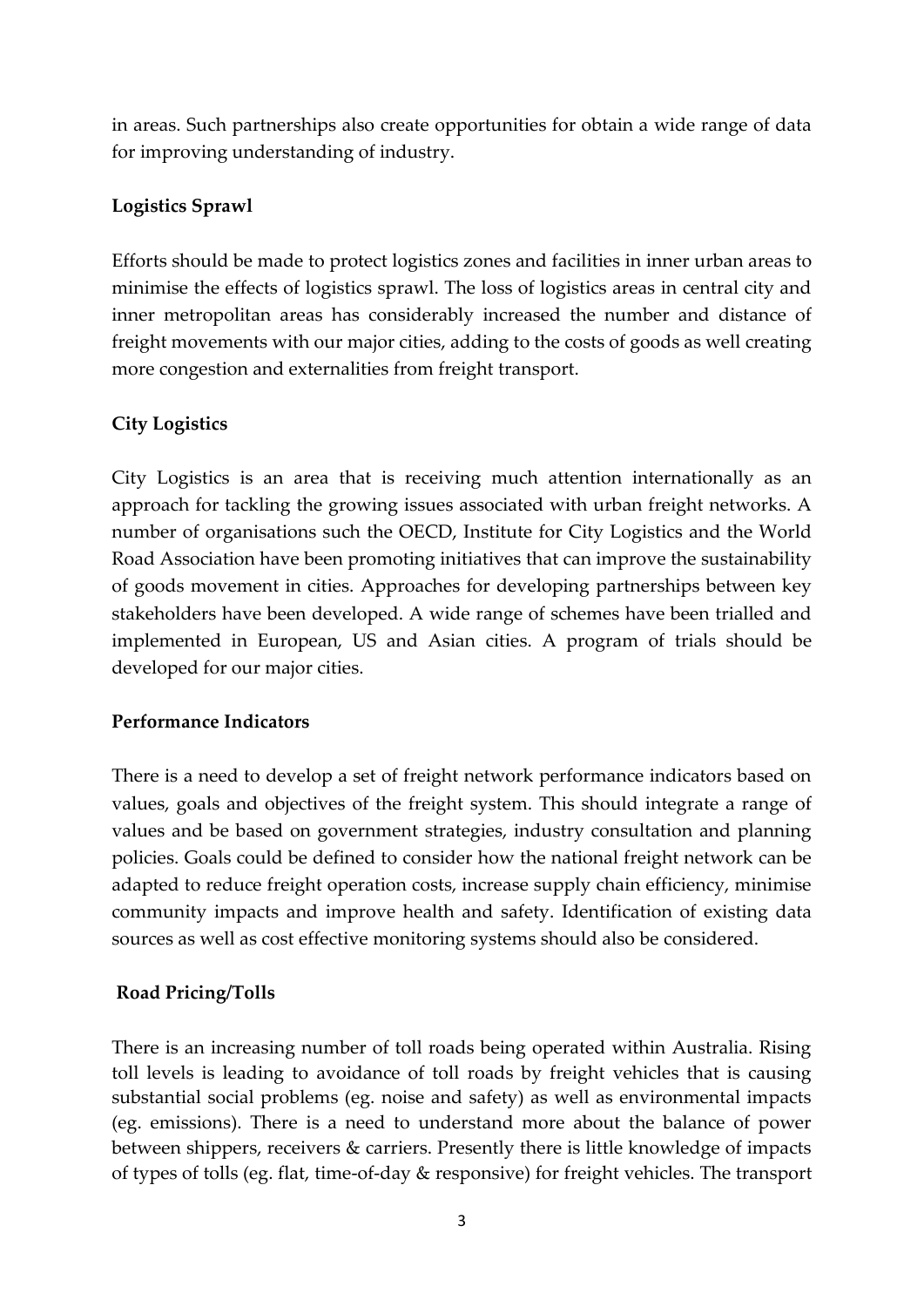industry considers that it "already pays" recovery costs. Tolls are considered an extra tax, adding costs to carriers, can increase price of goods. Currently, there seems to be little basis for determining toll levels apart from maximising revenue in Australian cities.

There seems to be a wide range of attitudes towards tolls by carriers since the freight transport industry not homogeneous (Hire & Reward, Owner operator; fleet size & type of goods). Current toll rates are largely determined by distance (not travel time) and there is little discrimination on the type of freight vehicle and the utilisation of weight and volume capacity of vehicles. Incorporating these factors would make a link between tolls charged, road maintenance costs and efficiency. There is also a reluctance to explore discounts for off-hours that would encourage more large trucks to use urban tolled freeways at night.

Studies have identified that truck drivers have an extremely *low willingness to pay* even a token toll for time savings. Toll levels are often considered too expensive by freight carriers. In many cases the travel time benefits of toll roads cannot be *monetized* (especially for small owner operators) and are not well perceived. Owner operators often do not value travel time savings and cannot use them productively. Many carriers are not reimbursed (eg. For-hire, FTL). For many small owner operators, toll costs cannot be passed onto shippers or 3rd party brokers. For private carriers, toll costs are often absorbed as part of operating cost within company's overall transport costs. Many carriers have a limited ability to absorb costs, so they pass the toll costs onto receivers. This adds to the price of goods and effects the competitiveness of our exports.

Our studies have found that toll charges are determined without any acceptable basis and methodology is not transparent to users. As mentioned earlier there's a trend in the world to charge HVs profoundly. CityLink in Melbourne is one of the most recent examples of that. CityLink toll charges are significantly higher and leads to more externalities being produced due to toll avoiding nature of HVs. Ignoring this fact, CityLink increased toll charges for HVs during the year 2016, which makes the conditions difficult for many freight operators. Recently they have increased the toll charges by 125% from 1st of April 2017 to support new infrastructure development. This has led to a noteworthy social dialog being initiated among the truck community and other stakeholders recently in Australia.

### **The Australian Integrated Multi-Modal System (AIMMS)**

The School of Engineering at the University has established the Australian Integrated Multi-Modal System (AIMMS) that is the world's first urban laboratory (testing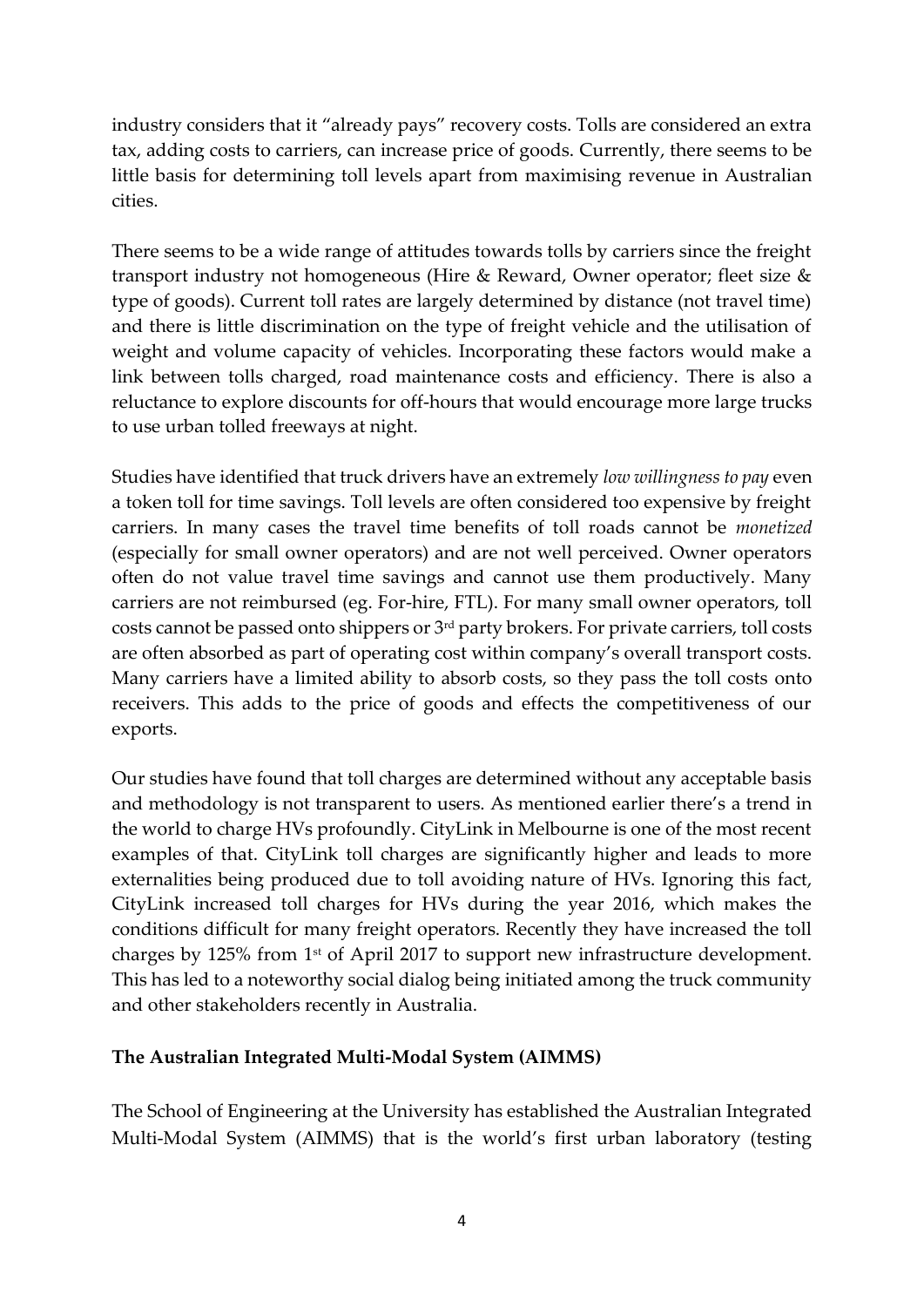ecosystem) for implementing and testing of emerging connected transport technologies at large scale and in complex urban environment.

AIMMS will facilitate the development of a common vision and roadmap for deployment, develop system wide pilots and facilitate collaboration between government, industry and academia. It covers an area of 1.2 km² comprising 7 km of roadways and will be densely instrumented with the suite of intelligent sensors (over 1000 sensors). Already 35 industry partners are involved in the development and operation of AIMMS.

AIMMS is providing an opportunity for new technologies to be tested for freight and logistics. Current projects include signal priority for trucks considering the value of loads being carried as well as loading zone reservation systems. We are interested in utilising AIMMS as a testbed for developing and trialling new and advanced technologies and services for improving the efficiency and productivity of freight and logistics.

### **New Logistics Infrastructure**

There is a need to develop a range of new logistics infrastructure such as urban consolidation centres and public logistics terminals in Australian cities to improve the efficiency and productivity of freight networks and sustainability of our urban areas.

Urban Consolidation Centres (UCCs) have been implemented in a number of European cities to reduce the costs of distribution for carriers. UCCs also provide a higher level of service for receivers and reduce congestion in central city areas.

Public Logistics Terminals (PLTs) have been used in Japanese cities for transferring goods from regional areas to metropolitan areas. In Australia, such facilities could integrate HPV and PBS vehicles with rigid trucks to dramatically increase consolidation levels.

Applications of the concept of the Physical Internet (PI) where a network of terminals and exchange hubs are created to efficiently move freight in, out and around cities should be investigated. Development of cross-docking centres and short term storage hubs would allow small and medium sized transport companies as well as ancillary transport to achieve far more productive freight networks.

The Volvo Centre of Excellence in Sustainable Urban Freight Systems (CoE-SUFS) at the University of Melbourne is currently working with industry and government on